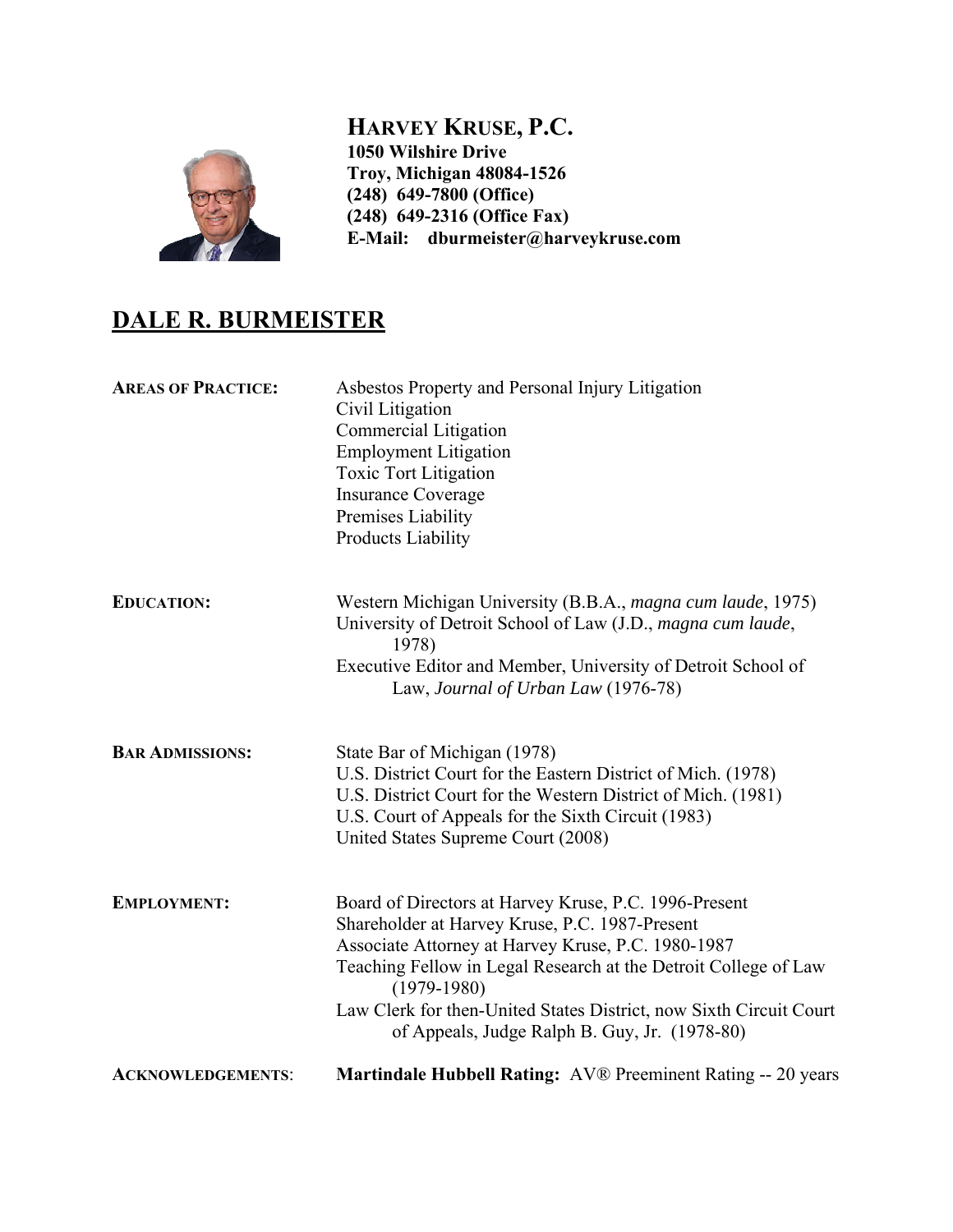**Martindale Hubbell Rating:** AV® Preeminent Judicial Edition 2016, 2017, 2018, 2019 & 2020 *"Super Lawyer"* 2010, 2011, 2012, 2013, 2014, 2015, 2016, 2017, 2018, 2019 & 2020 **Who's Who in American Law dbusiness "Top Lawyer"** 2013, 2014, 2015, 2016, 2017, 2018, 2019 & 2020 **"Best Lawyers in America"** 2012, 2013, 2014, 2015, 2016, 2017, 2018, 2019 & 2020 Two-time recipient of the **Dean's Scholarship for Academic Excellence American Jurisprudence Award for Secured Transactions Justice Frank Murphy Honor Society** – top 10% of class **Freshman Moot Court Competition Winner Presidential Scholar** – full tuition waiver

**Executive Editor, Journal of Urban Law** (1976-1978)

**Clarence M. Burton Scholarship** – awarded to top three editors of the law review

**Delegate, 1977 National Conference of Law Reviews** 

**EXPERIENCE:** Upon joining Harvey, Kruse, Westen & Milan, P.C. in 1980, he began working primarily on toxic tort cases, in particular the defense of thousands of personal injury and property damage asbestos cases. He was Lead Trial Counsel for a consortium that originally included 36 former manufacturers of asbestos products and sixteen insurance carriers in case pending throughout Michigan. Dale has tried asbestos cases to verdict from Marquette, Michigan to El Paso, Texas. He also started the Medical Counsel Program in Michigan and was responsible for hiring all defense medical experts and taking the lead in deposing and crossexamining plaintiffs' experts.

> In addition, Dale has extensive product liability experience including personal injury cases involving mismatch and multipiece wheel explosion lawsuits, seat belt injury and death cases, vehicle rollovers claims, automotive seating system files, flex fan injury and death suits, automatic transmission "park-to-reverse" cases, environmental claims, machinery accidents and fire extinguisher litigation.

> Commercial and employment litigation is also a specialty. He has tried manufacture rep cases, wage and hour overtime lawsuits, and a broad variety of business to business cases such as breach of contract disputes, tortious interference with contractual relations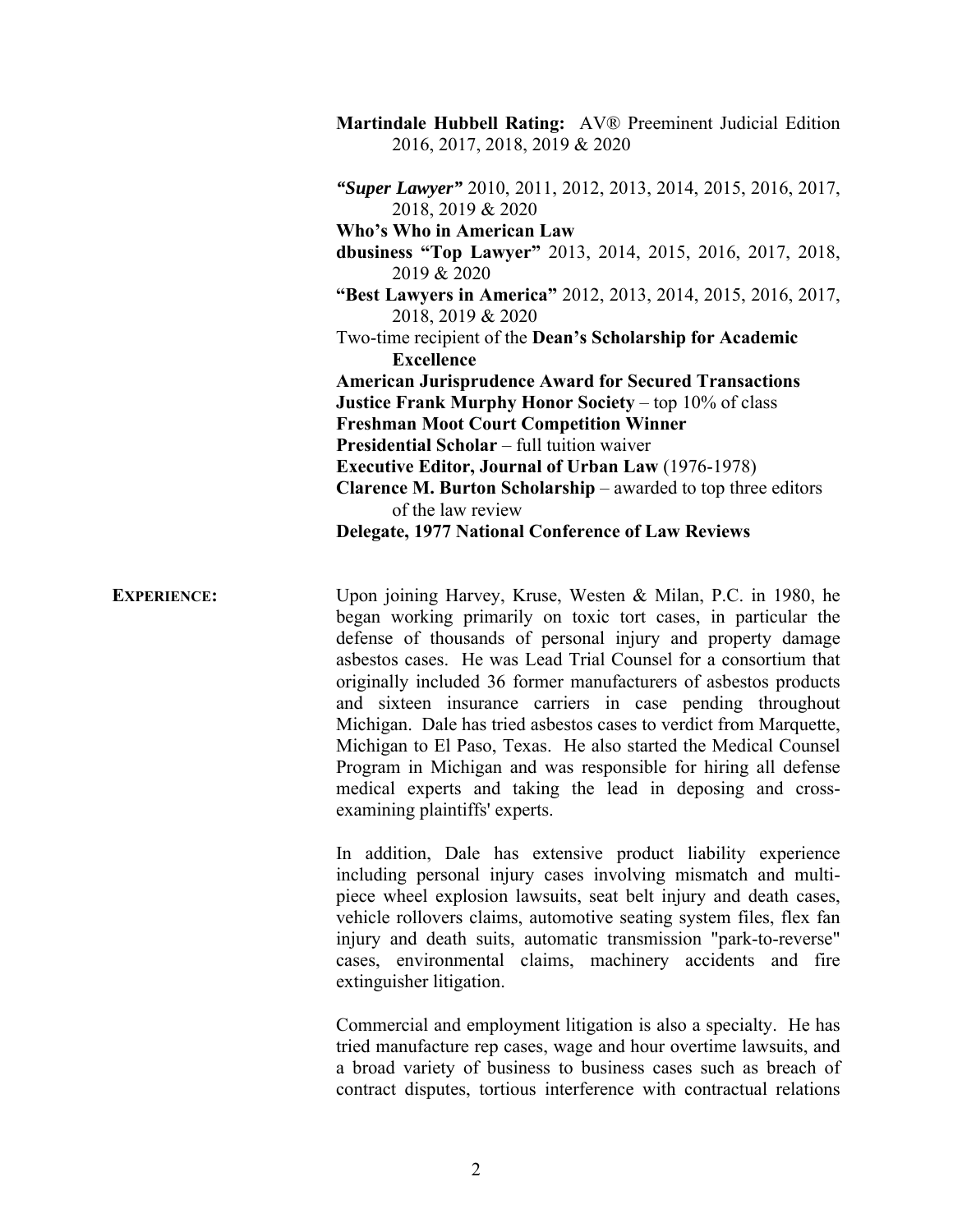matters, shareholder oppression disputes, and fraud claims. He has also successfully tried adversary actions in bankruptcy court. In addition, he appears before the Michigan Civil Rights Commission and the EEOC. Class and collective action litigation is also a regular part of his practice.

He regularly sits as a Mediator or Case Evaluator in Wayne County Circuit Court as both a defense mediator and as a commercial mediator. In addition, he frequently serves as a Special Mediator and as an Arbitrator in commercial, toxic tort, malpractice, and wrongful discharge cases.

## **REPRESENTATIVE CLIENTS:** Apogent Technologies

|                     | Arkema Inc.                                                 |
|---------------------|-------------------------------------------------------------|
|                     | <b>BASF</b>                                                 |
|                     | CertainTeed Corporation                                     |
|                     | Crane Co.                                                   |
|                     | Emerson Electric                                            |
|                     | Exxon Mobil                                                 |
|                     | Foseco                                                      |
|                     | Honeywell International Inc.                                |
|                     | I.U. North America                                          |
|                     | Industrial Insulation Inc.                                  |
|                     | J & L America Inc.                                          |
|                     | Kennametal Inc.                                             |
|                     | Manitowoc                                                   |
|                     | <b>Taylor Instruments</b>                                   |
|                     | Thermo Fisher Scientific Inc.                               |
| <b>MEMBERSHIPS:</b> | President of Association of Defense Trial Counsel 2012-2013 |
|                     | Board of Directors of the ADTC 2006 to 2014                 |
|                     | Labor Law Section of the State Bar of Michigan              |
|                     | Negligence Section of the State Bar of Michigan             |
|                     | Environmental Law Section of the State Bar of Michigan      |
|                     | Computer Law Section of the State Bar of Michigan           |
|                     | Greens Committee at Country Club of Detroit 2010 to present |

## **REPRESENTATIVE TRIAL & APPELLATE RESULTS:**

 **Summary Disposition granted in breach of contract case seeking over \$1 million, and Court limits damages to no more than \$39,000 --** Our client was sued for over \$1 million in unpaid fees and interest by an engineering firm that was hired to manage a \$26 million project to bury approximately 400 miles of fiber optical cable in mid-Michigan. It was a "time and expense" contract, but there was a provision limiting increases in fees and expenses by 20% or more without a written amendment. A total of 5 different briefs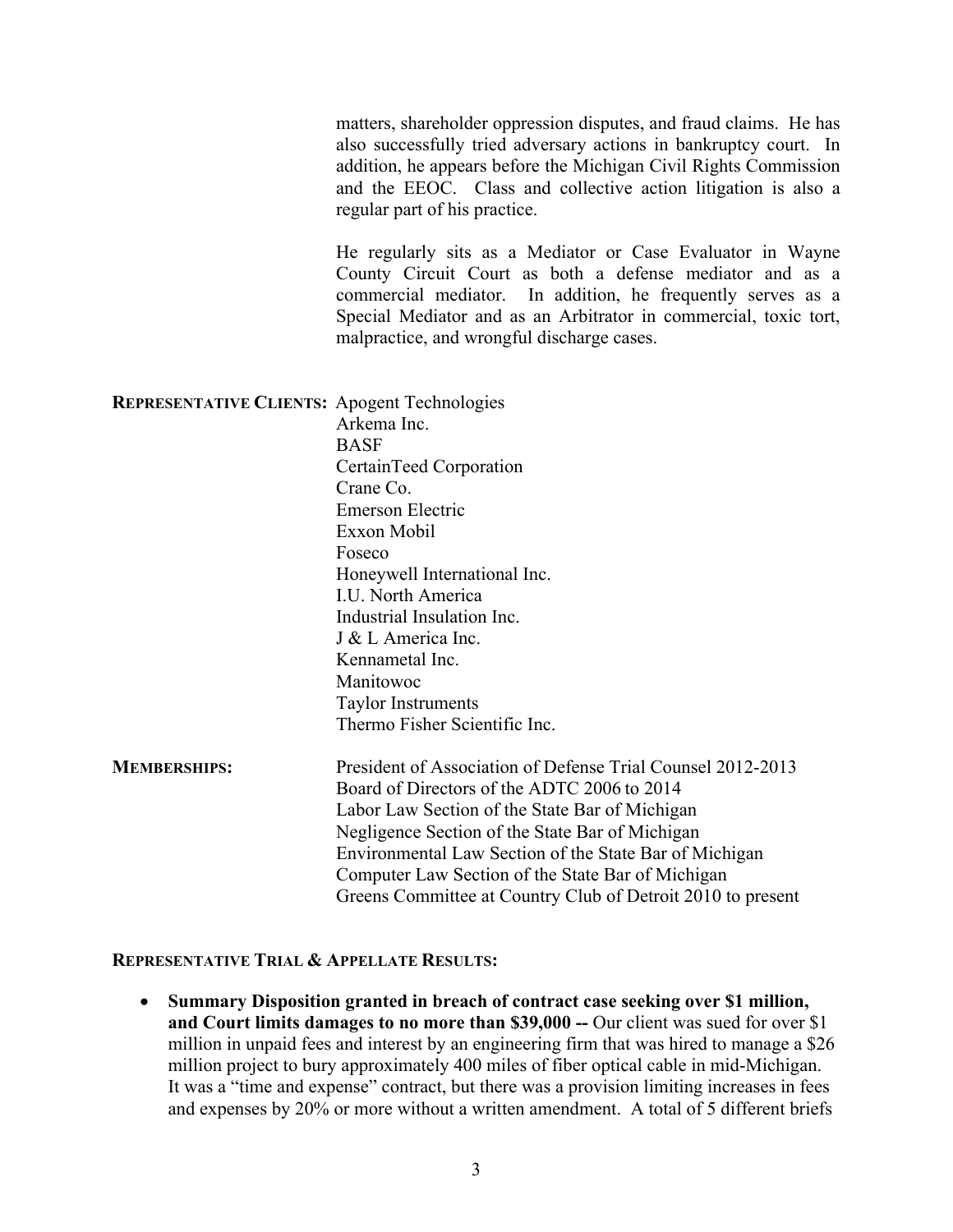were filed before and after the Court heard oral arguments via Zoom before granting Dale's Motion for Summary Disposition and limiting any recovery to no more than \$38,992.19.

- *32nd Largest Settlement in Michigan Lawyers Weekly* compilation of settlements in 2014 (\$1.3 million) in a class and collective action for overtime before Chief Judge Gerald Rosen.
- *Kain v Union Carbide* -- Motion for Summary Disposition based on the sophisticated user defense granted in part and denied in part in a 58 year living mesothelioma case.
- *Wittman v Huron Clinton Metropolitan Authority -- Plaintiff claimed to have been* sexually harassed, assaulted and discriminated against on the basis of sex. Scores of depositions were taken by plaintiff, but summary disposition was granted because there was a lack of an adverse employment action, the single actor doctrine, and any inference of discrimination was refuted. The decision was affirmed by the Michigan Court of Appeals.
- *Various Plaintiffs* -- This case was tried to conclusion in the United States District Court for the Western District of Michigan and involved the issue whether roadies were independent contractors entitled to overtime.
- *Chojnowski v Huron Clinton Metropolitan Authority --* Plaintiff claimed gender discrimination, harassment, and retaliation arising out a meeting held with her regarding a uniform infraction. Summary disposition was granted following scores of depositions taken by plaintiff's attorney predicated on the single actor doctrine, the lack of an adverse employment action, and any inference of discrimination was refuted.
- *Kain v Honeywell* -- 18 Motions in Limine were argued prior to trial and 11 were granted, 4 were denied, and 3 were denied without prejudice in a 58-year-old living mesothelioma case that subsequently started trial but resolved before a verdict.
- *Valvoline v Various Oil Change Stores* -- Suits for trademark infringement against former franchisees and other oil change stores and motions for preliminary and ultimately permanent injunctions are regularly filed. The motions are almost always granted and have become so common place that most operators voluntarily comply on the eve of the hearings in most cases.
- *Duross v Union Carbide* -- The issue before the court was whether there was sufficient evidence to support a jury instruction on gross negligence, which may be enough to break the caps on non-economic damages. The court ruled that there was insufficient evidence to support such a charge and granted partial summary disposition on the claim.
- *Nicholas v Honeywell International* -- The Calhoun County Circuit Court granted our motion for summary disposition based on the so-called "Sophisticated User" defense, finding the United States Air Force was a knowledgeable user of asbestos-containing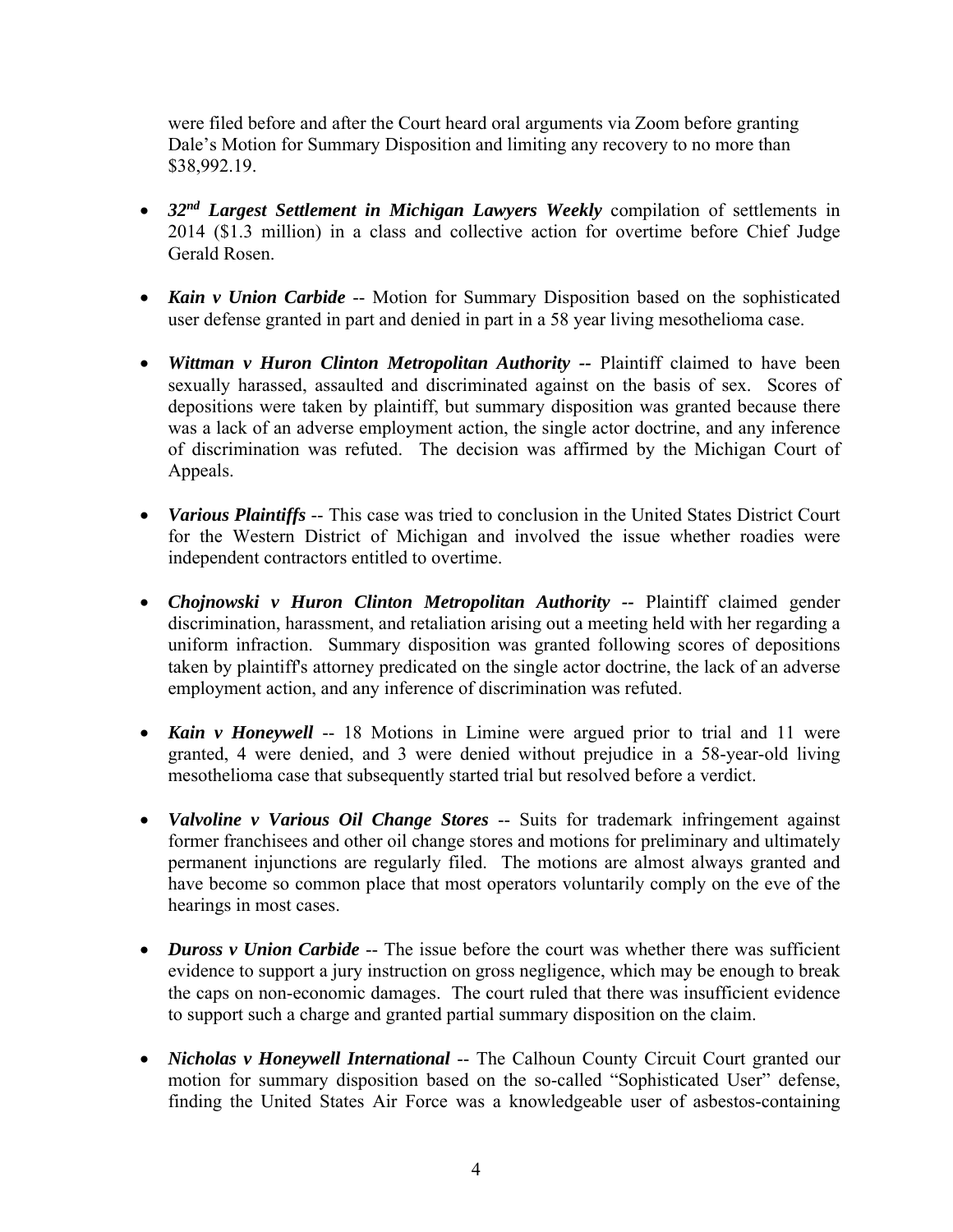products as a matter of law. The case involved a jet mechanic that died at the age of 51 of a rare form of cancer that was allegedly caused by exposure to various materials and equipment that contained asbestos.

- *Various Plaintiffs* -- This collective action for unpaid overtime benefits was settled for \$260,000.
- *Binkwoski v Union Carbide* -- The issue before the court was whether there was sufficient evidence to support a claim for exemplary damages against based on various memos, statements, studies and the like. Just before trial the court dismissed all claims for exemplary damages.
- Several Plaintiffs -- This collective action for unpaid overtime benefits was settled for over \$750,000.
- Letter Perfect Mailings, Inc. v. Letter Perfect Mailings Adversary proceeding tried to Chief Judge Steven Rhodes in U.S. Bankruptcy Court in Detroit in December 2010 in which the Court awarded our client \$283,274 and declared the judgment nondischargeable because it arose out of the breach of fiduciary responsibilities.
- **Tatro v Forbes** Our client was recovering from knee replacement surgery and was knocked down by a handicap automatic door while exiting a mall. Suit was filed under the Americans with Disabilities Act and state premises liability law. Following a six day trial, the jury returned a verdict in our favor of \$36.400 and found that the ADA had been violated. The trial court subsequently awarded costs and attorney fees under the federal statute bringing the total about of the judgment up to \$109,000.
- *Heydon v MediaOne* -- The United States Court of Appeals for the Sixth Circuit affirmed for lack of subject matter jurisdiction the dismissal of a declaratory judgment action filed under the Cable Communications Policy Act where plaintiff sought a determination that the statute does not permit a cable company to "piggyback" on utility easements.
- *Krafft v Amchem* In this living mesothelioma case, a motion for summary disposition based on a statute in Michigan that provides that a product manufacturer has no duty to warn or instruct "sophisticated users" of its products was granted. MCL 600.2947(4). A "sophisticated user" is defined by the statute as "a person or entity that, by virtue of training, experience, a profession, or legal obligations, **is or is generally expected** to be knowledgeable about a product's properties, including a potential for hazard or adverse effect." MCL 600.2945(j). And, although employees not having actual knowledge of a product's dangers are expressly excluded from this class of sophisticated users under the statute, in situations involving intermediate purchasers of a product, it is the knowledge of the purchaser or employer that must be examined – from either an actual knowledge or an objective point of view -- to determine whether a manufacturer had a duty to warn or instruct. In this case, the court held that all of plaintiff's employers could be 'generally expected" to be knowledgeable about the potential hazards posed by asbestos containing products and granted our motion for summary disposition the week before trial.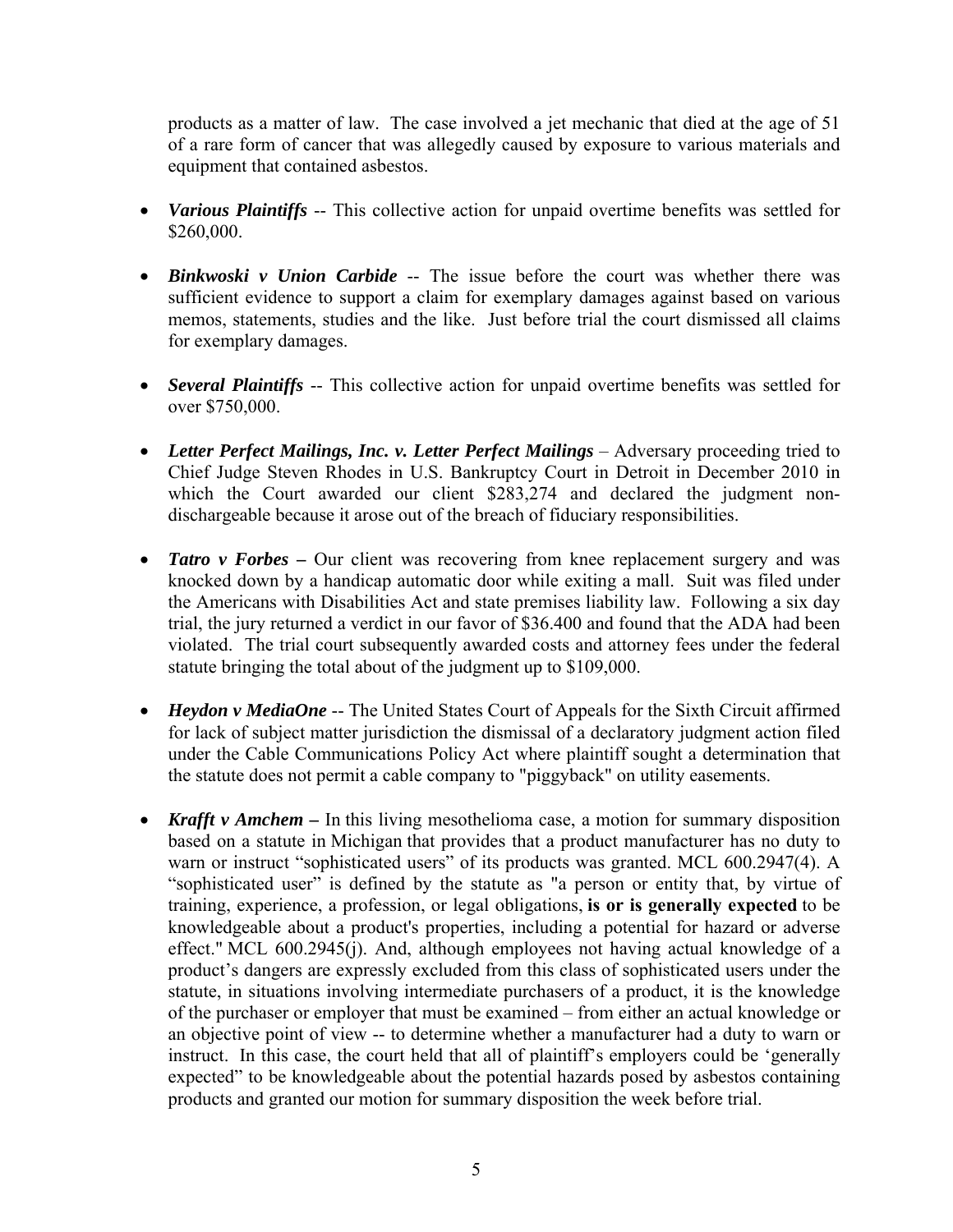- *Fenbert v Letter Perfect --* This case arose out of a dispute between the owners of a mailing company. Plaintiff owned 51% of the company and claimed that the equipment, customers, and the name of the entity were misappropriated by the Vice President while Plaintiff was recovering from cancer.
- Prior to filing suit, the parties tried to resolve the case with the help of a former Judge. A settlement of \$130,000, payable over four years in monthly installments, was reached, but Plaintiff claimed that Defendant reneged on the deal and filed suit for conversion, fraud and misrepresentation, tortuous interference with business relations, breach of fiduciary duty, and breach of the settlement agreement. On the morning of trial, the Court bifurcated the settlement agreement count from the other claims and proceeded to trial. Following a five day trial, the jury returned a verdict of \$138,915 and the Court subsequently awarded costs and attorney fees of \$26,162.
- *Thon & Associates v AWI* -- Following a week-long trial before a three-member American Arbitration Association commercial panel, our client was awarded \$831,000 for past due commissions, a \$100,000 statutory penalty under Michigan's Sales Representatives Act, and attorney fees in a case involving the non-payment of commissions for wheel sales to General Motors. That award has now been paid and Phase II of the litigation involving interference with contractual relations and other business torts is now underway.
- *Beta Foundry Equipment v Die Temp* -- A federal court jury in Grand Rapids returned a verdict 58% higher than we asked for in his closing argument. A unanimous jury answered all the questions on the five page jury verdict form in favor of our client, Beta Die Casting Equipment, a Toronto based corporation that is one of the largest sellers of new and used industrial equipment in North America. The case involved breach of contract, tortious interference with contractual relations, and tortious interference with perspective advantage counts in a dispute over the sale of industrial equipment. We suggested that the jury return a verdict of between \$36,000 and \$43,000 on the contract claim and a similar amount on the tort claims and it awarded \$36,000 for breach of contract and \$100,000 for tortious interference for a total of \$136,000.
- *Gerth v R.H. Taylor Corporation* -- Following a two day evidentiary hearing featuring some of the leading experts the United States in the fields of neurology and neuropsychology, Judge Cherry ruled that qEEG testimony should be excluded under Daubert in a case involving four plaintiffs allegedly suffering brain damage from exposure to toxic fumes.
- *Baker v Honeywell International, Inc*. -- Judge Nelson in Jackson County Circuit Court granted summary disposition in six cases and partial dismissal in 27 others based on the sophisticated user defense.
- *Colonial Mold v Mancon* -- A \$14 million computer data corruption case was dismissed by Judge Swartz in Macomb County Circuit Court due to spoliation of evidence and discovery abuses following a five day evidentiary hearing.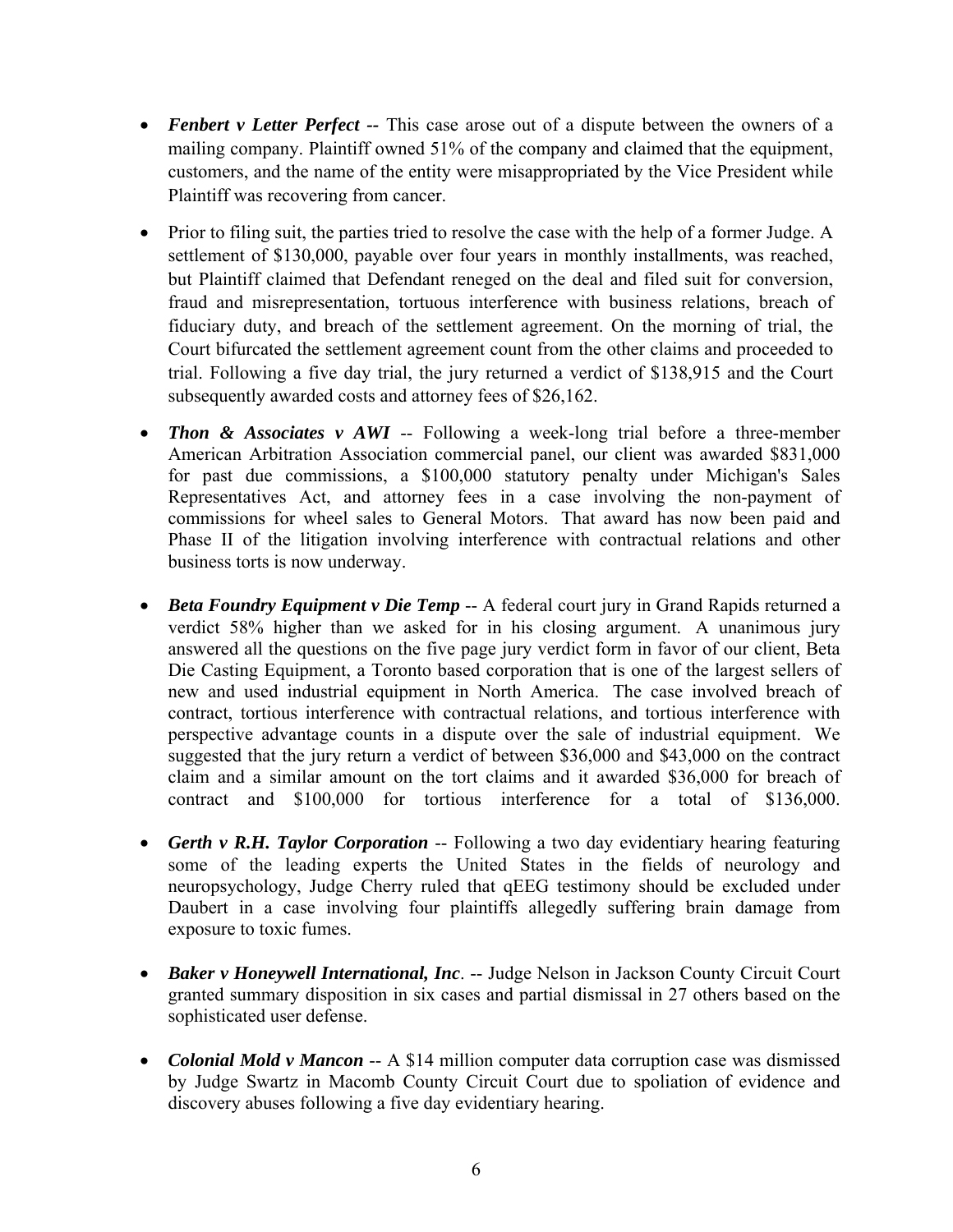- No cause jury verdict on behalf of a major wheel manufacturer in a wrongful death product liability case tried in Ohio. The plaintiff sustained substantial injuries from which he later died as a result of mismatching a tire and wheel. *Case name withheld at request of client.*
- *County of Wayne v United States Mineral Products* -- Leave to appeal was denied by the Michigan Supreme Court in a case in which summary disposition was granted in favor of our client, U. S. Mineral, with respect to asbestos abatement claims covering all public buildings in Wayne County, Michigan.
- Montney v. Allied Signal Canada, Inc. -- The Michigan Supreme Court refused to review a decision of the Michigan Court of Appeals affirming summary disposition in favor of our client, AlliedSignal of Canada, in a flex fan case. Summary disposition was granted based upon admissions by plaintiffs' expert at his deposition that he had failed to develop an alternative design for the product, as required by applicable Michigan precedents. Plaintiff had demanded \$7.6 million at mediation.
- *Dow Corning v. Wausau Insurance Company* -- Participated in an insurance coverage trial involving breast implants in which approximately \$2 billion in coverage was at stake.
- *Warren Consolidated School District v. United States Mineral Products* -- Leave to appeal was denied by the Michigan Supreme Court in this case in which summary disposition was granted in favor of our client by the trial court and affirmed by the Court of Appeals on plaintiff's claim seeking costs for the removal of asbestos-containing materials from all school buildings in the Warren, Michigan school system.
- *City of Detroit v. United States Mineral Products* -- Tried a class action involving 330 school districts in the State of Michigan for several weeks and, when the client settled, he was hired by National Counsel for Pfizer to try the case for that company as well. At the conclusion of plaintiffs' proofs, Pfizer reached a favorable resolution of the matter.
- *Hendrix v. Eichley Corporation and Great Lakes Steel*. -- No cause jury verdict on behalf of a major construction company and the owner of a steel mill in a construction accident case tried in the United States District Court for the Eastern District of Michigan. Plaintiff had fallen from a building in the process of attempting to land a large section of pipe and sustained serious injuries, including brain damage.
- *Davison v. Keene Corporation* -- Won a jury trial in a case seeking damages for removal and replacement of two million square feet of insulation from a school. At the time, it was the highest exposure case his client had ever faced in the United States.
- *Weed v. Owens Illinois* and *Kish v. Keene Corp*. -- Throughout the 1980s and 1990s, he has tried numerous asbestos personal injury cases in State and Federal courts around Michigan against nationally known plaintiffs' counsel. Among his more significant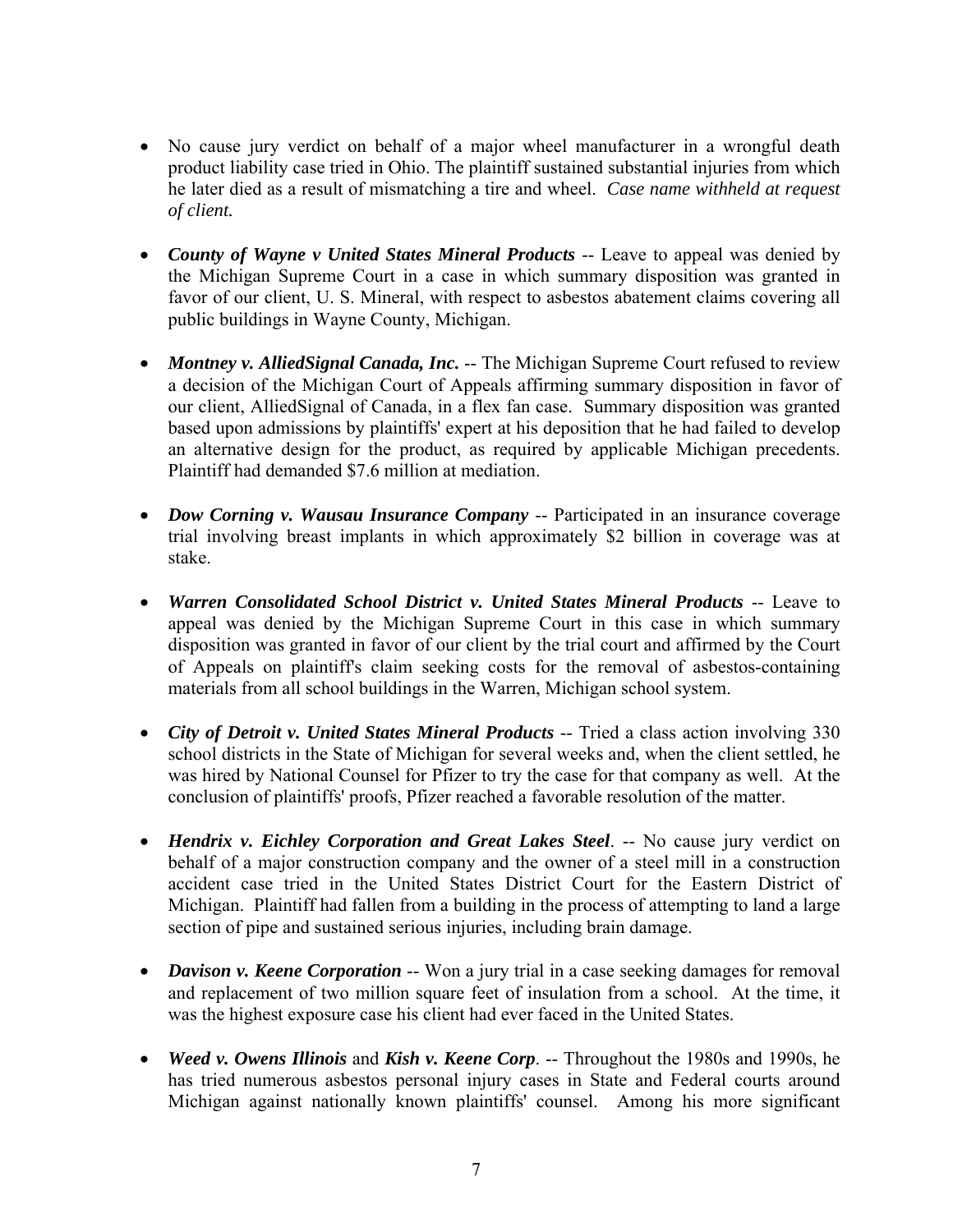victories are those against Tom Henderson of Pittsburgh, Pennsylvania in a state court trial and against Robert Sweeney from Cleveland in a federal court trial. Both are regarded as pioneers in the field of asbestos litigation in this country.

- *Anjeski v. Keene Corporation* -- The Sixth Circuit held that it is necessary to demonstrate by direct evidence that a plaintiff worked with or in close proximity to a defendant's asbestos-containing products and affirmed summary judgment in favor of our client, Keene Corp. The Court also ruled that it was impermissible to rely upon circumstantial evidence requiring several inferences to be drawn.
- *Brisboy v. Fibreboard* -- The Michigan Supreme Court ruled in favor of our client and held for the first time that the risk of developing lung cancer is within the scope of the risk assumed by a smoker, and that such evidence is admissible in a wrongful death, asbestos exposure case.
- *Cousineau v. Ford Motor Company*, 140 Mich. App. 19 (1985): The Michigan Supreme Court ruled in favor of our client, Ford Motor Company, and established an extremely difficult burden for plaintiffs to prevail on a concert of action claim.
- *Spencer v. Ford Motor Company* -- The Court of Appeals ruled in favor of our client, Ford Motor Company, and held that a vehicle manufacturer may not be held liable for damages caused by a defective component part added to a vehicle subsequent to its initial distribution.

## **PUBLICATIONS AND SPEECHES:**

- 2020 Overtime Overview -- What Employers and Employees Need To Know About Overtime Regulations
- "Reclassification, Please? Amnesty for those Labeled Independent Contractors Set to Expire" article published in Nov. 26, 2012 edition of Michigan Lawyers Weekly.
- "IRS v. FLSA" in Michigan Lawyers Weekly Oct. 21, 2011 interview.
- "U.S. High Court Says 'Too Darn Bad' to Class Actions in July 1, 2013 Michigan Lawyers Weekly interview.
- Legal Workshop Breakfast Series: Year 2000 Business Risk Assessment, Insurance Coverage and Litigation Seminars, Lecturer (1998-1999).
- Burmeister, Dale, "Lead Paint Litigation," Lorman Education Services Lecture and Publication (Fall 1996
- Burmeister, Dale, "A Michigan Environmental Update," Lecture and written materials (1994).